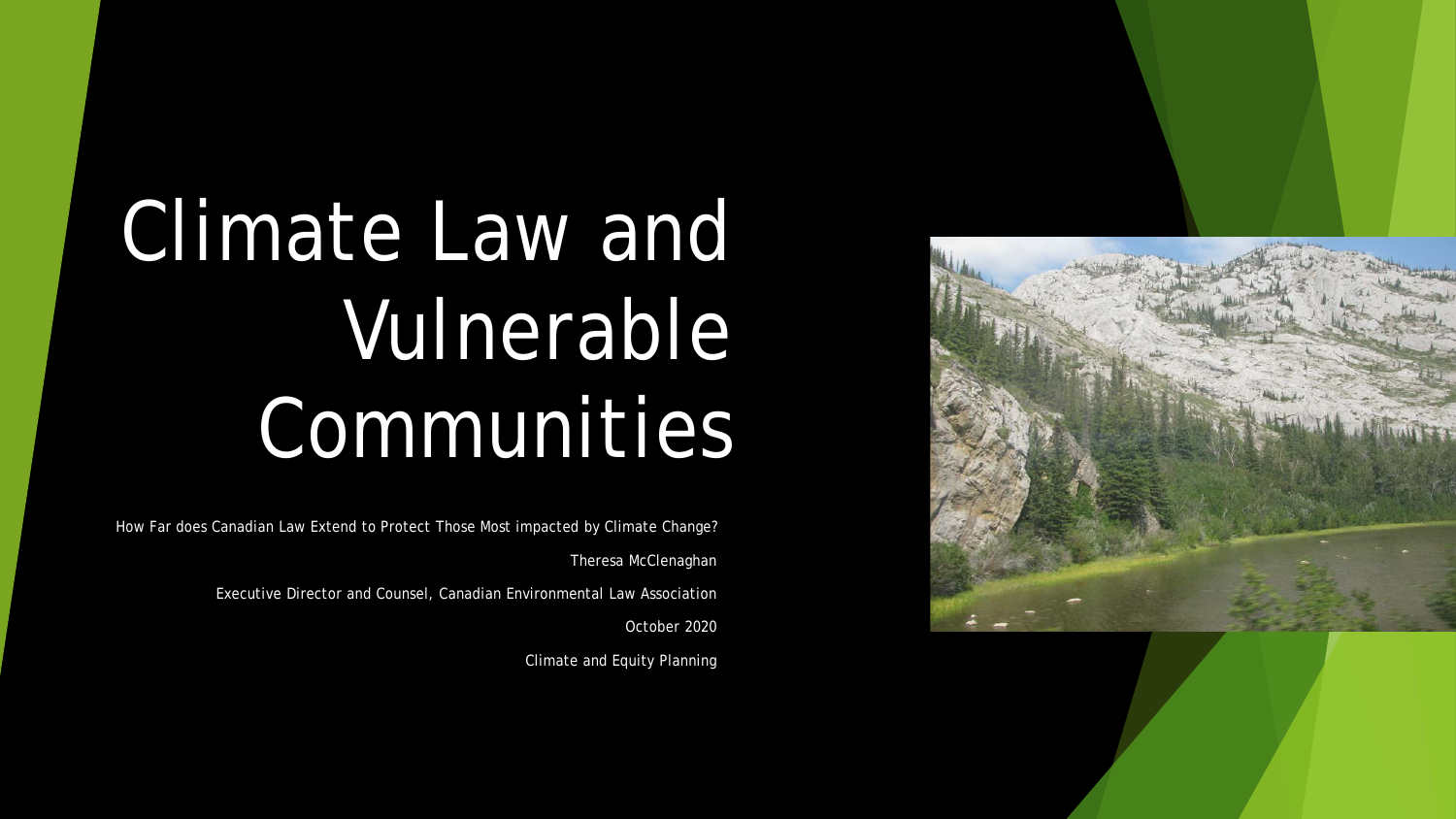

#### **Clinic Mandate**

- The Canadian Environmental Law Association (CELA) is a **specialty** community legal clinic providing services to **low income individuals and disadvantaged** communities **across Ontario** in **environmental** law matters. CELA was established in 1970, funded as an Ontario specialty legal aid clinic by Legal Aid Ontario since 1978.
- CELA services include environmental law legal services, including representation before a variety of courts and tribunals as well as assistance to individuals representing themselves, summary advice, law reform analysis and public legal education.

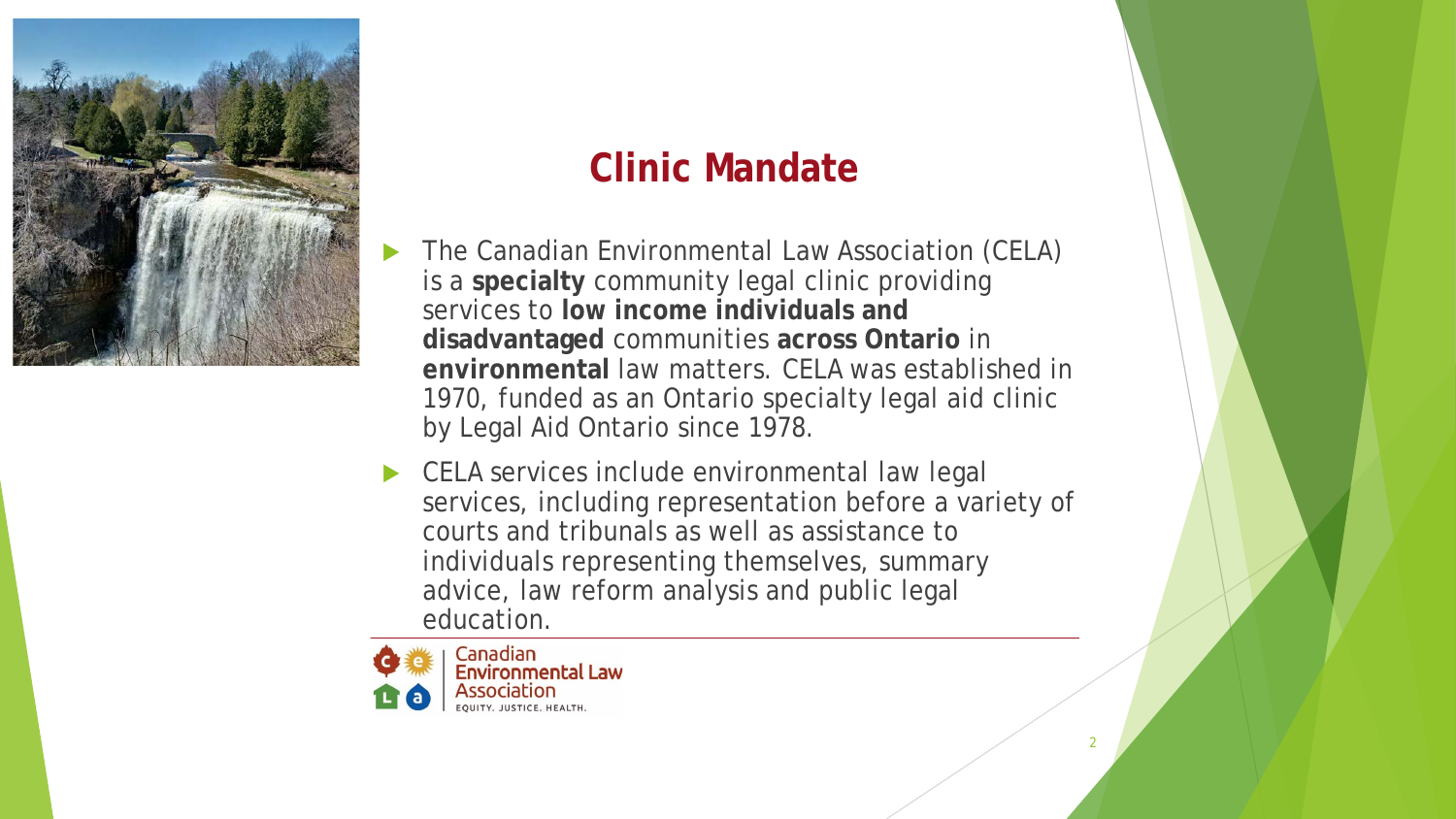### **Overview**

- Why does climate law matter to our clients?
- What kinds of climate laws do we have in Canada and how are they protective of vulnerable communities?
- Mhat considerations can be part of an equity approach that takes into account inequitable impacts on vulnerable communities?
- For later reference, our survey of Canadian climate change provisions as of [April 2019 is posted on our website: https://www.cela.ca/updated-survey](https://www.cela.ca/updated-survey-climate-change-provisions)climate-change-provisions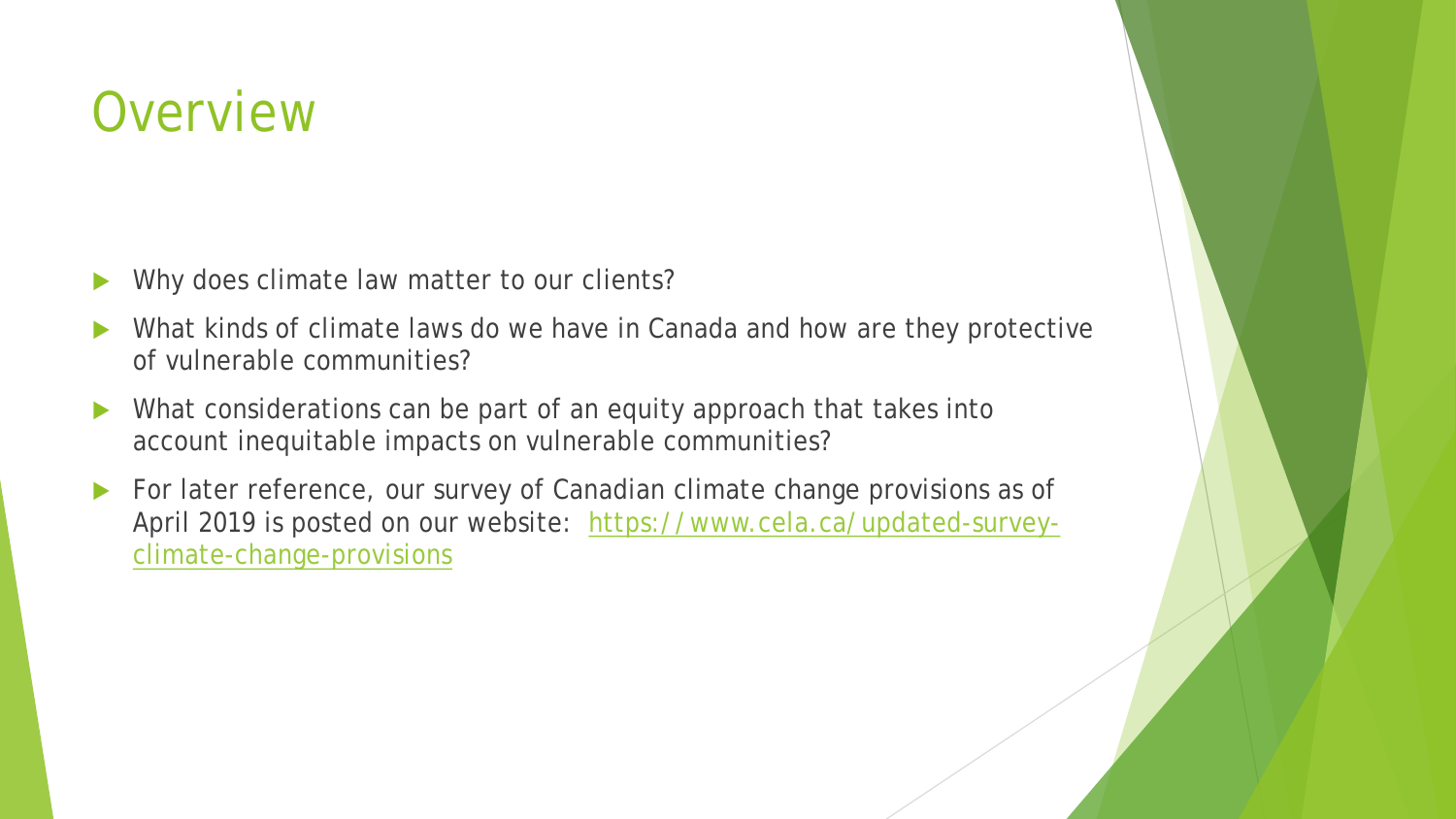### Environment is a Social Justice Issue

- ➢ Poverty and environmental degradation or adverse environmental impacts have multiple impacts on vulnerable communities - an extensive empirical and academic literature such as "Child Poverty and Environmental Justice" by Hornberg and Pauli, Int.J.Hyg.Environ.Health (2007) 571-580
- ➢ Vulnerable people are poorly reflected in climate laws to date: Vink et al, "International Comparison of Measures Taken for vulnerable People in Disaster Risk Management Laws", Int'l Jrnl of diaster risk Reduction (2013) V.4 63-70 <https://www.sciencedirect.com/science/article/pii/S2212420913000137>
- ➢ Communities who lack power or a voice are often more adversely affected than others and are disproportionately exposed to higher pollution levels or historic pollution legacies
- ➢ Low income neighbourhoods receive relatively poor protection from adverse environmental impacts under Ontario and Canadian law
- Blog: https://cela.ca/access-to-environmental-justice-in-canada-the-road-ahead

4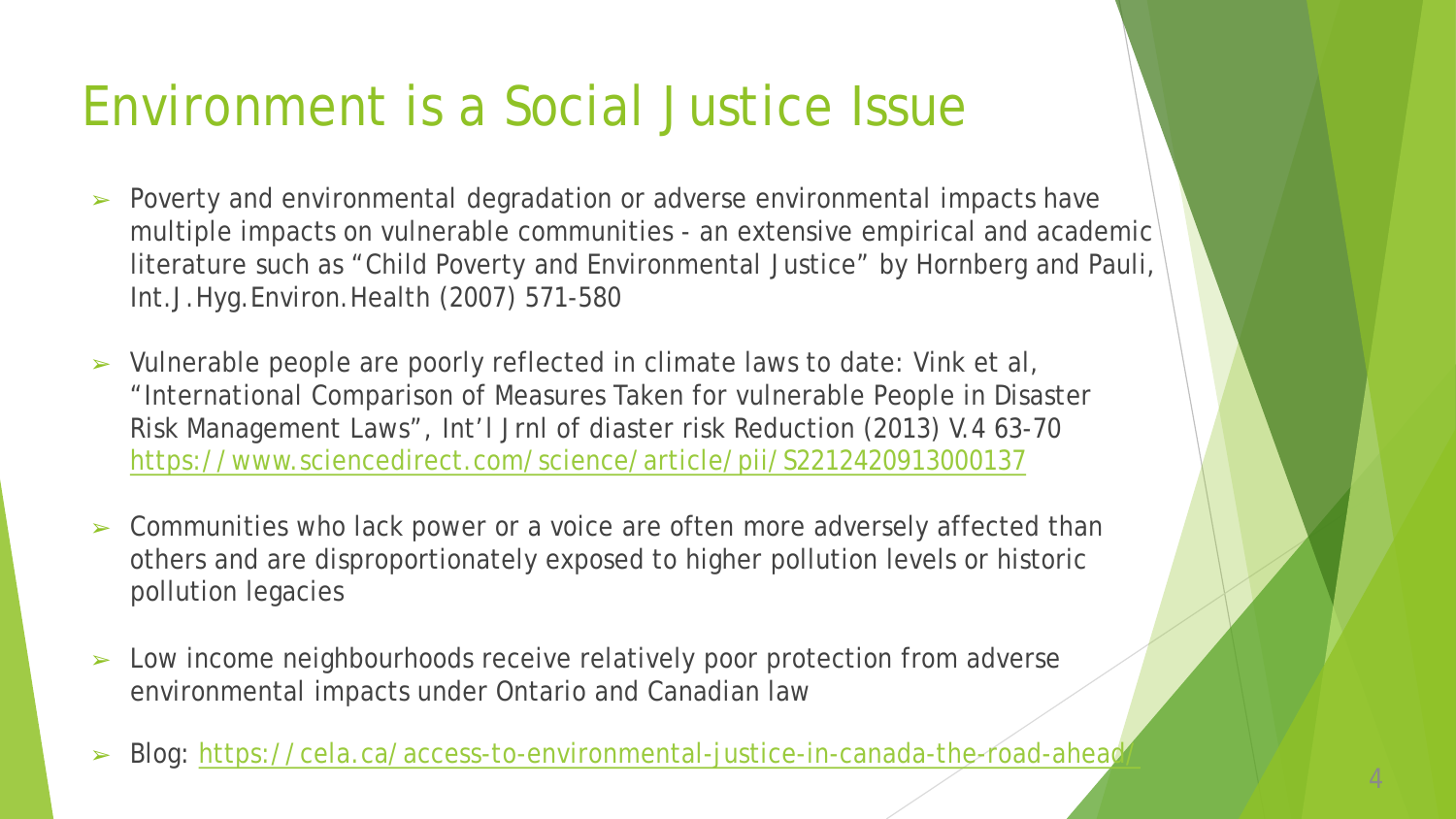# Environmental Inequities in Ontario

- As a result of resource development, small towns across Ontario are left with environmental health legacies
- Indigenous communities were often pushed to "undesirable" land as a result of colonialization. Now these communities are often left with a myriad of toxic legacies.
- Urban planning has developed to benefit middle to upper classes, allowing some areas of cities to deteriorate. Often, these areas are home to low income and new Canadian families.
- There is ongoing lack of recognition of the special needs of biologically vulnerable populations which contributes to environmental injustice, including children, seniors, and some types of illness.
- **Rural, remote and northern communities especially struggle to find representation** and a voice when environmental issues hit their communities.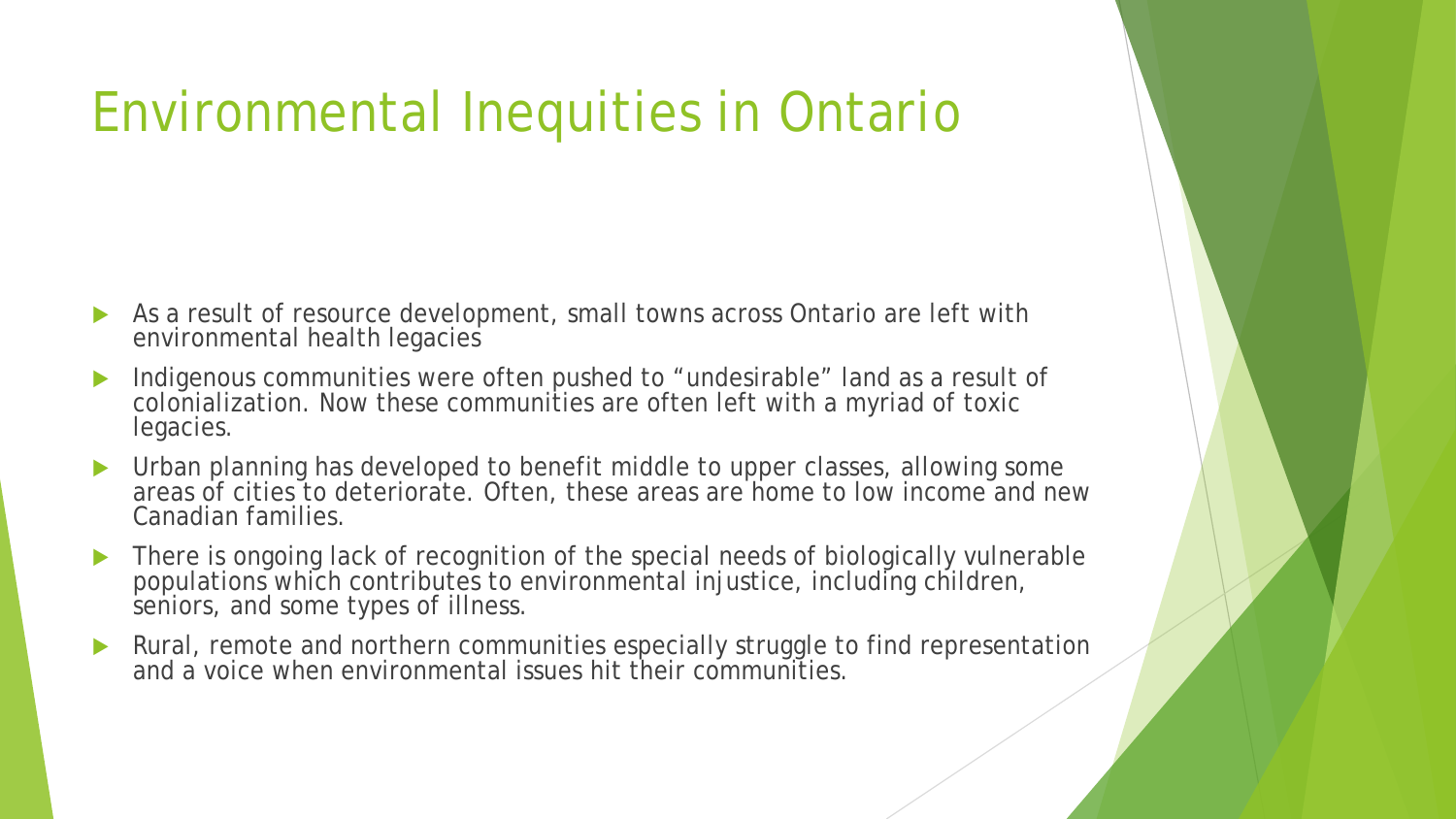## Why does climate change law matter?

Climate affects low income and vulnerable communities more than others

- Fewer resources to purchase mitigation
- Housing less resilient and often located in situations more likely to be impacted by changing and adverse climate issues including heat, storms, flooding
- ▶ Seniors medication may make them more prone to impact from heat related issues
- Children are less able to respond to extreme temperatures due to body size and immature temperature regulation
- Poverty exacerbates environmental health impacts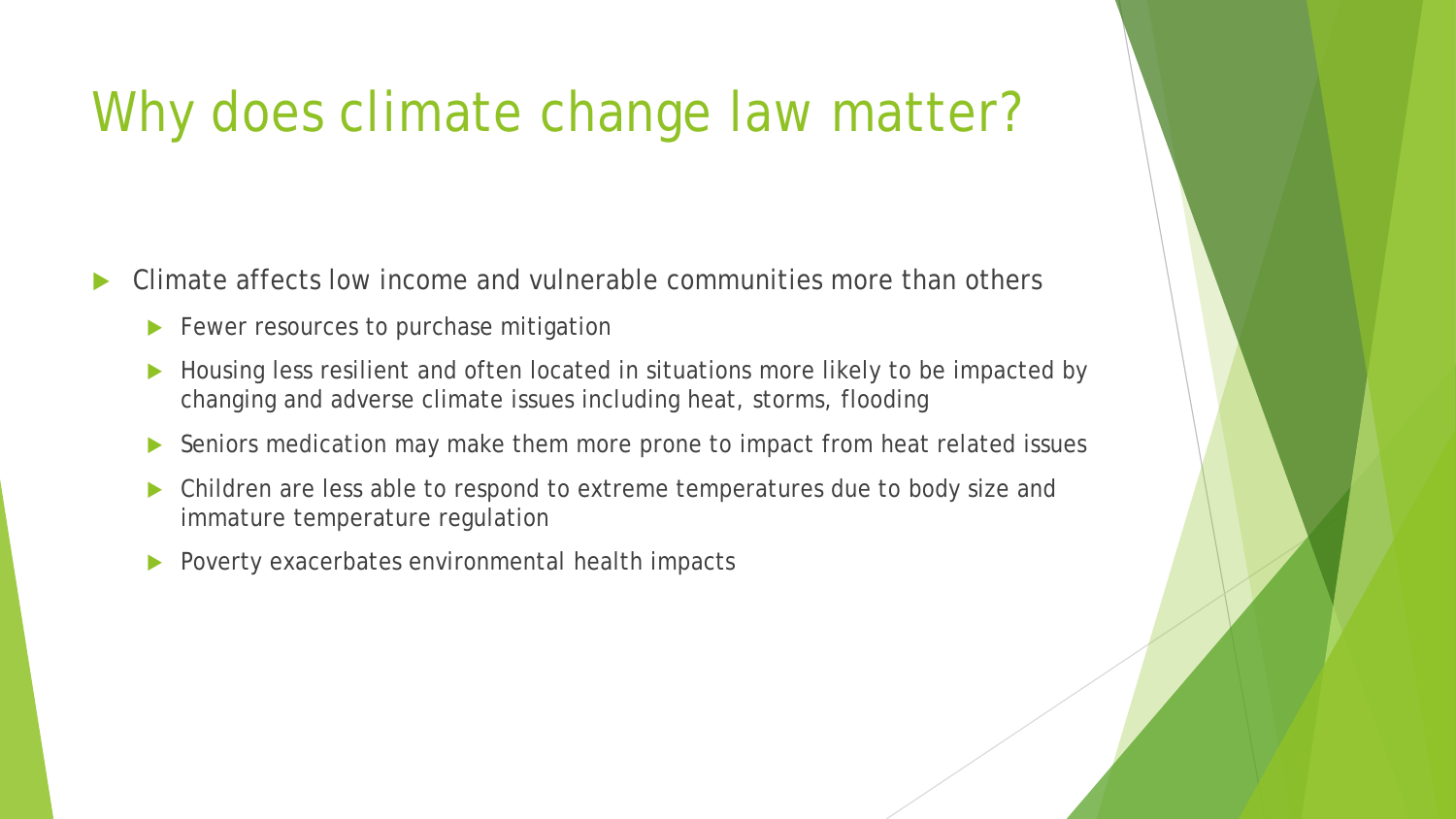#### What kinds of climate laws do we have in Canada

- Laws aimed at **mitigation**
- Laws aimed at **adaptation**
- Laws aimed at **protection**
- In this presentation I will provide an overview and sampling of whether and what types of these laws we have in Canada that provide protection for Canadian residents in respect of climate impacts
- My focus in this review is on statutory law, not current Canadian common law nor the Canadian Charter of Rights and Freedoms – topics for another day
- Also since the focus is on domestic law, I have not here outlined the relevance of trade agreements such as CETA, NAFTA and many others, nor other relevant international treaties and agreements that we work with extensively

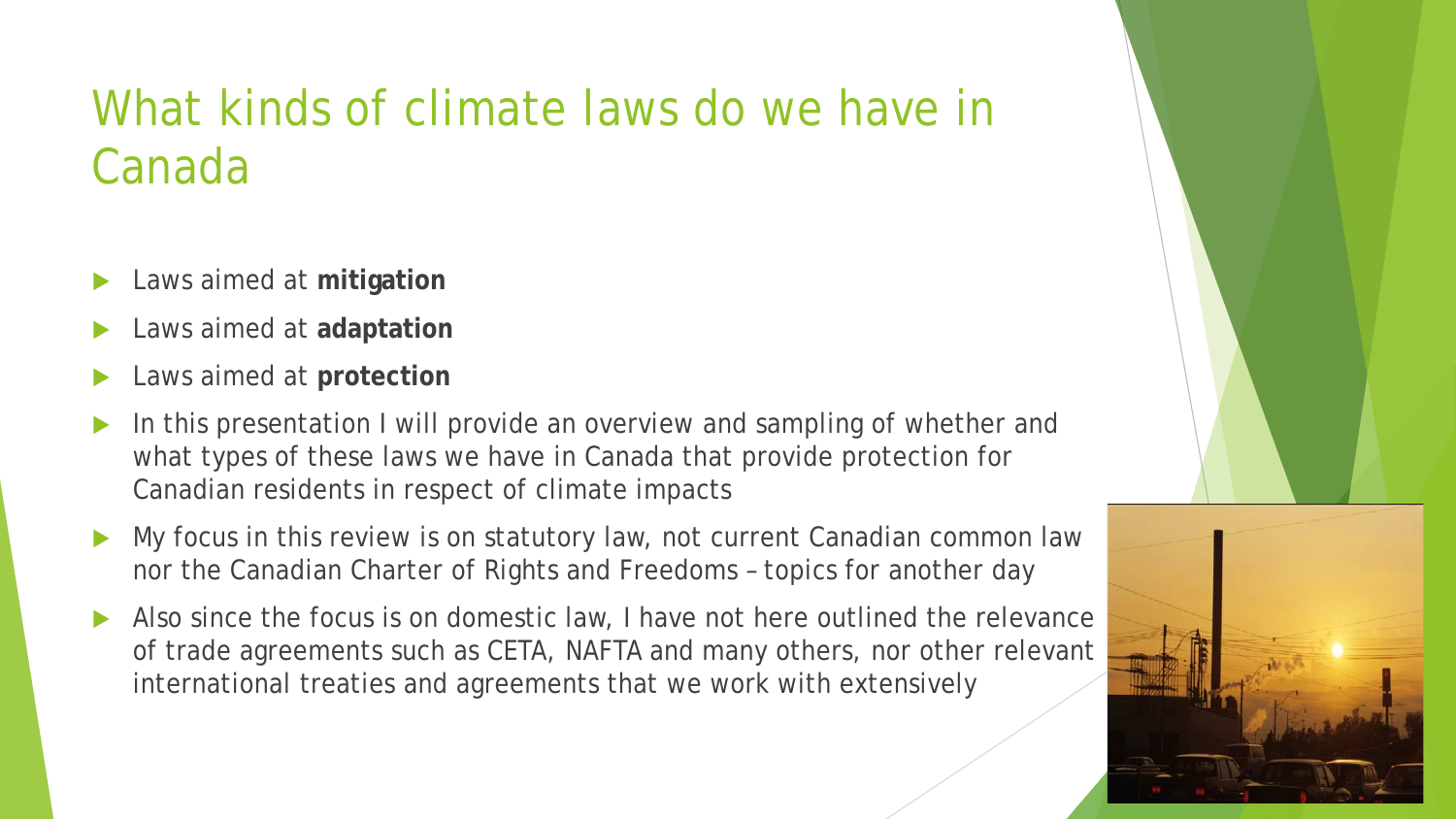# Samples of Canadian Laws aimed at mitigation

- **Mitigation laws** are those that are aimed at reducing the causes of climate change
- **Federal carbon pricing law the Greenhouse Gas Pollution Pricing Act (currently on its** way to Supreme Court of Canada after the Saskatchewan and Ontario Courts of Appeal both upheld its validity earlier this year)
- ▶ BC Carbon pricing law, the Carbon Tax Act, 2008, and the PEI fossil fuels levy
- Quebec Cap and Trade law, Nova Scotia's Cap and Trade law, and Manitoba's Climate and Green Plan Implementation Act
- Alberta, Saskatchewan industrial emitters carbon pricing laws (among others), and industrial emissions reporting rules in many Canadian jurisdictions such as in BC's Greenhouse Gas Industrial Reporting and Control Act, 2014
- **Regulatory responses** aimed at emissions such as the Greenhouse Gases and ozone depleting substances regulated under CEPA, or Manitoba's Environment Act – usually regulatory responses set some type of limits on the allowed emissions of listed chemicals from facilities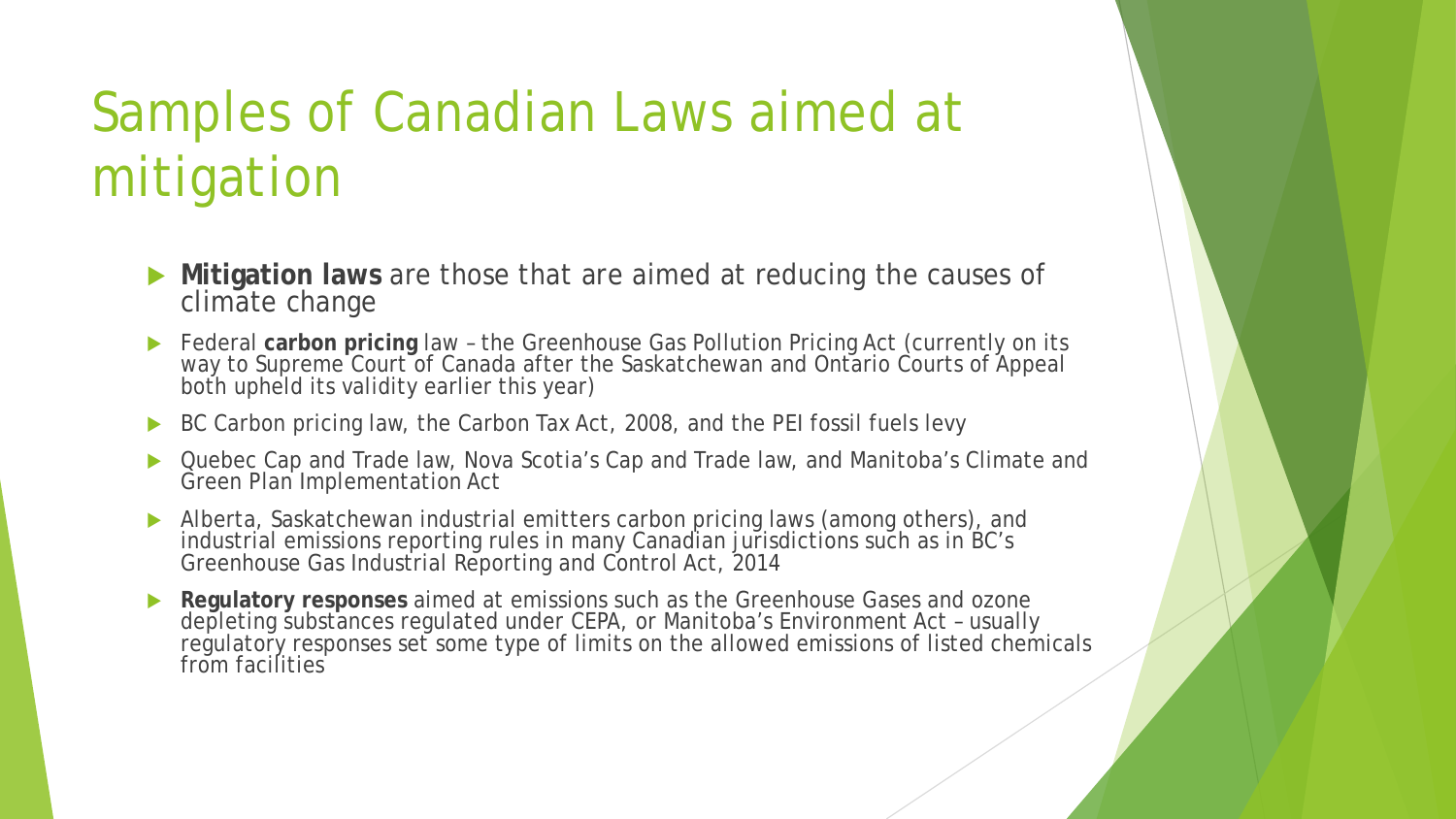# Samples of Canadian Laws aimed at mitigation (2)

- Requirements for public **transit** to assist in GHG reduction, such as BC's South Coast Transportation Authority Act
- **Fuel Standards and Vehicle emissions standards** such as those adopted federally, and in British Columbia
- Laws encouraging **clean-tech innovation** such as Sustainable Development Technology Canada, and renewable energy such as British Columbia's Clean Energy Act, 2010
- **Carbon capture funding** law such as Alberta's Carbon Capture and Storage Funding Act
- Laws establishing funds to encourage **zero emission vehicle adoption** such as in Quebec
- **Land use policies** such as Manitoba's Land Use Policies under its Planning Act, encouraging greenhouse gas reductions and lowering building footprints, as well as encouraging local food production
- Laws allowing for **clotheslines** despite so-called restrictive covenants and by-laws to the contrary in Ontario and Nova Scotia

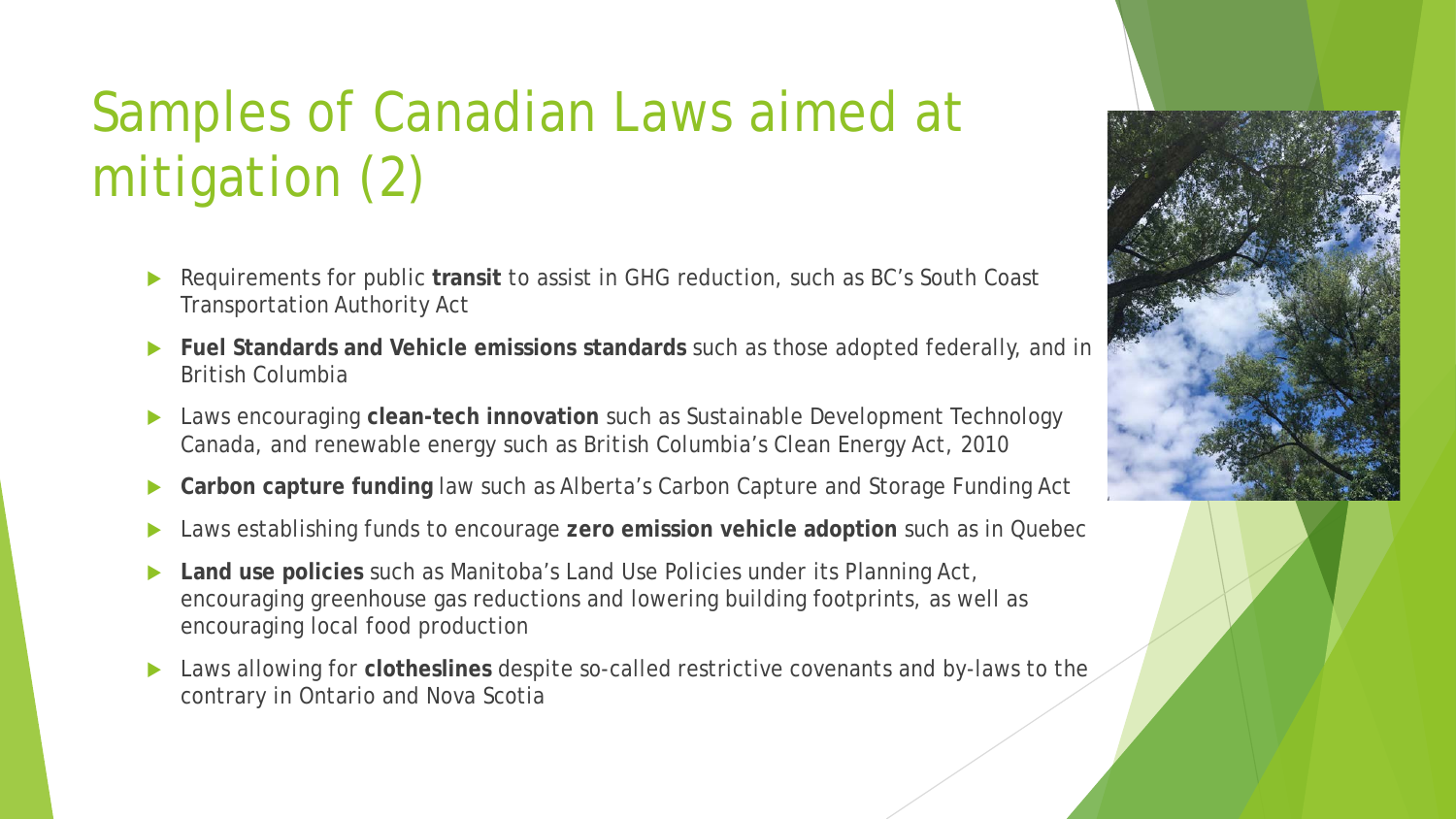# Samples of Canadian laws aimed at adaptation

- Canadian, provincial and territorial **building codes**
- **Asset management plan** requirements such as under Ontario's municipal infrastructure legislation
- **Environmental impact review** requirements for infrastructure proposals such as the Nunavut Planning and Project Assessment Act
- Land use planning laws such as **prohibitions on building** in flood zones or steep slopes
- Municipal laws permitting cities to **plan for climate change adaptation** such as Cities of Edmonton and Calgary
- **Water management laws** providing for watershed perspectives, such as Ontario's Conservation Authorities Act and Manitoba's Watershed Districts
- Assessments of **major energy projects** including potential new aspects of Canada's new Impact Assessment Act which requires those assessments to evaluate how the project contributes to Canada's climate commitments
- Laws establishing climate **funds aimed at innovation, research**, and development of new climate mitigation or adaptation measures such as established by New Brunswick's Climate Change Act and Saskatchewan's Climate Research Corporation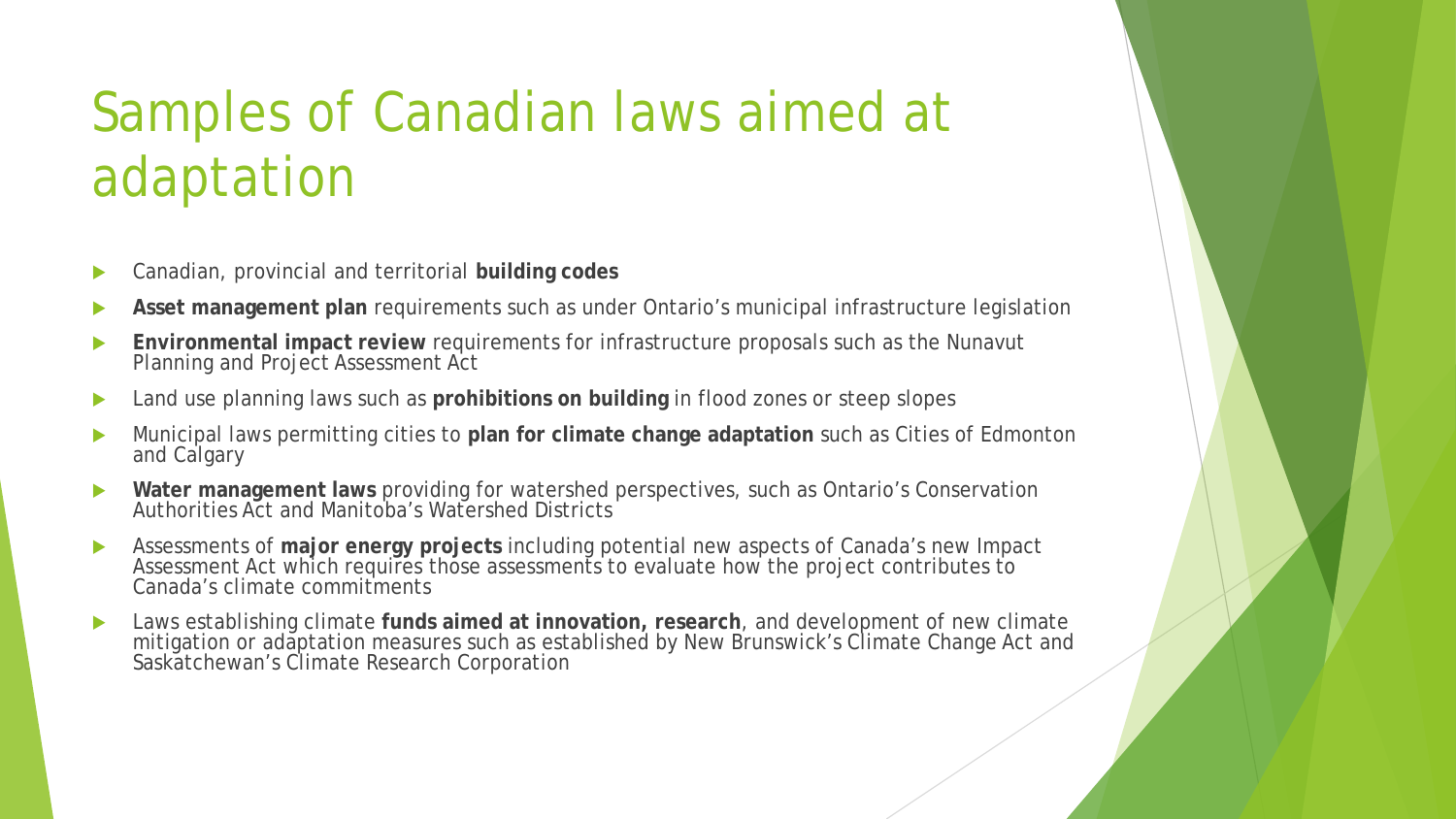#### Samples of Canadian laws aimed at protection of vulnerable communities from climate impacts

- **By-laws** and requirements re heat islands and tracking of heat-related deaths
	- ▶ City of Toronto has been considering a by-law that would require landlords to mitigate extreme heat
	- In Montreal heat-related deaths are counted; but not in Ontario cities according to an in depth Toronto Star report earlier this year
- **Social housing retrofits** from climate / carbon related revenue such as in BC, Efficiency Manitoba or the First Nations On-Reserve Housing Retrofit Initiative supervised by the Canada Mortgage and Housing Corporation
- Offsetting the increased costs from carbon schemes for low income residents such as BC's Climate Action **Tax Credit**
- The federal **rebate** (the Climate Action Incentive Payment) for residents of provinces where the carbon tax is imposed is set based on location of residence and family composition, (but is not based on income level)
- **Energy Conservation** program requirements such as Ontario's Save On Energy program delivered by the IESO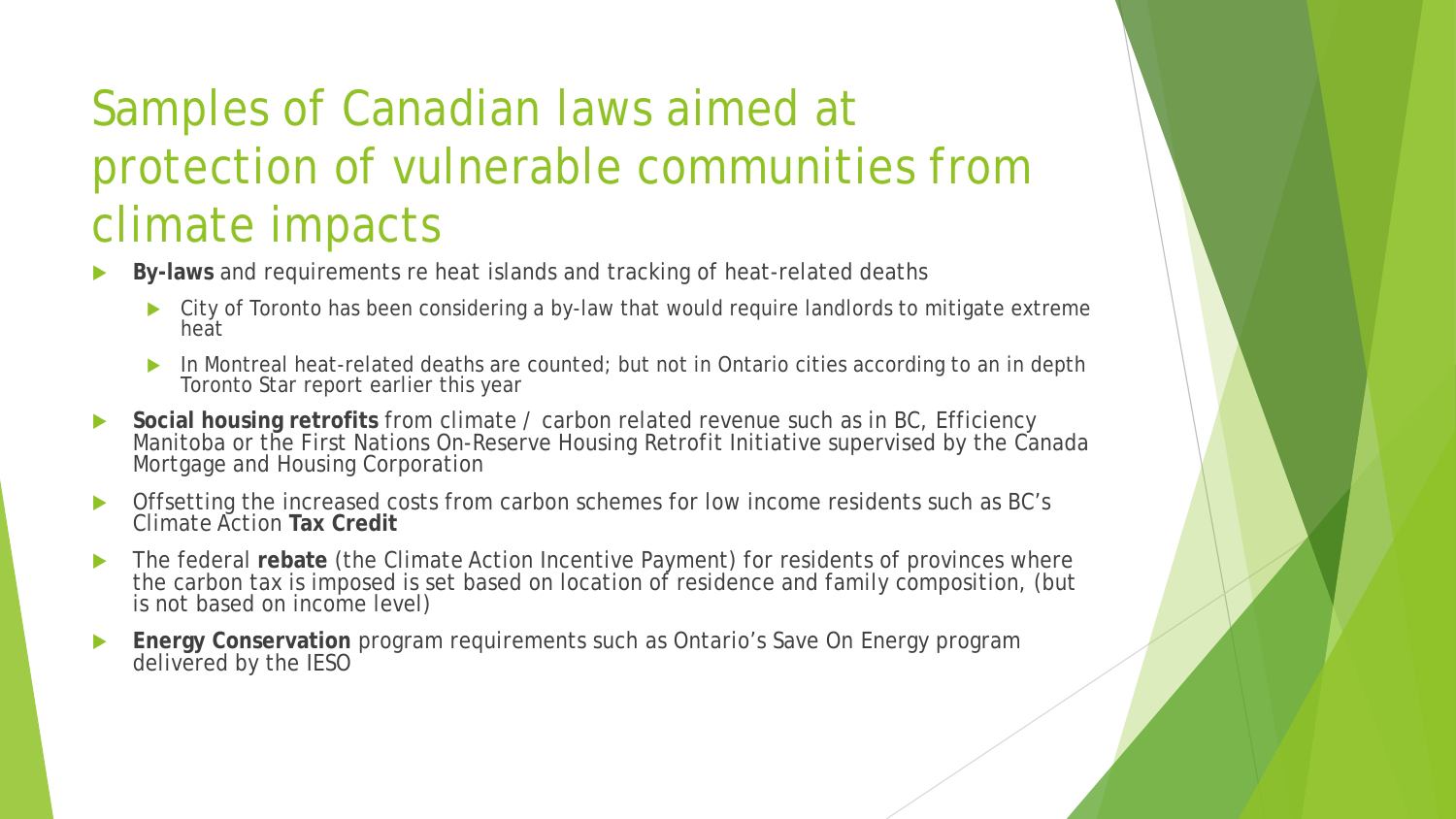#### Samples of protective laws aimed at communities most vulnerable to climate impacts

Once in force, Nunavut's **Public Health** Act would provide:

- The Chief Public Health Officer may identify and monitor the impact of climate change on public health and develop adaptation strategies to minimize the adverse effects of climate change on the health and well-being of people in Nunavut."
- Public health standards such as under Ontario's Health Protection and Promotion Act: the Healthy Environments and Climate Change Guideline, 2018, calling for **surveillance, epidemiological assessment** and mitigation programs to alleviate environmental risks
- **Energy poverty prevention** measures such as the suite of initiatives advocated by the Low Income Energy Network and adopted in Ontario – including electricity bill assistance, conservation programs, emergency financial assistance, better terms of service all designed specifically around the energy security issues facing low income residents
- I haven't addressed impacts on First Nations in this presentation; a starting point is the AFN resolution declaring a climate emergency <u>https://www.afn.ca/wp-</u><br>[content/uploads/2019/08/19-05-Declaring-a-First-Nations-Climate-Emergency.pdf](https://www.afn.ca/wp-content/uploads/2019/08/19-05-Declaring-a-First-Nations-Climate-Emergency.pdf)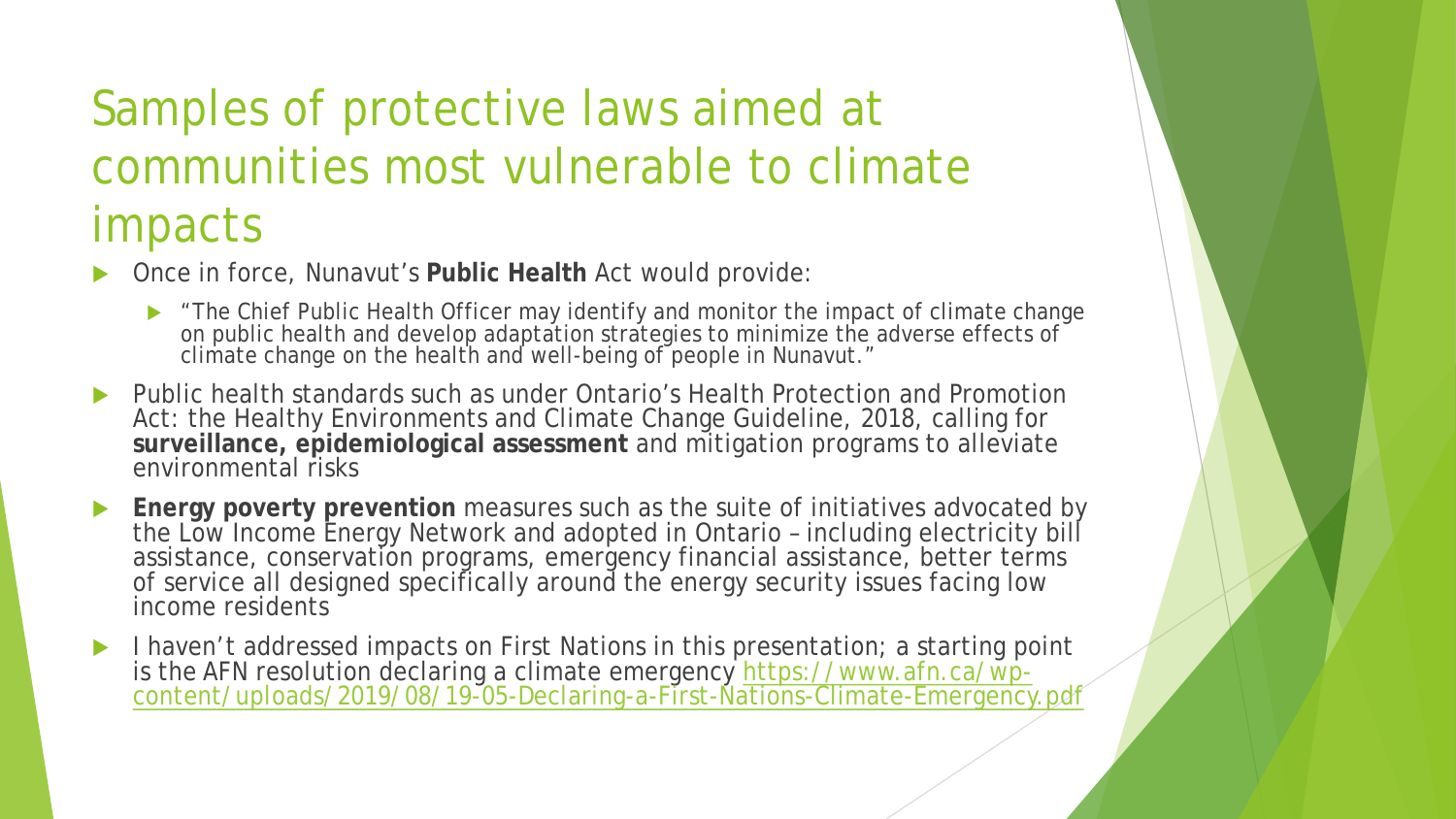#### Obtaining information - disclosure from Canada's National Pollutant Release Inventory – sample query

[https://www.canada.ca/en/services/environment/pollution-waste](https://www.canada.ca/en/services/environment/pollution-waste-management/national-pollutant-release-inventory.html)management/national-pollutant-release-inventory.html

| <b>Facility</b>            | <b>All Facilities</b> |
|----------------------------|-----------------------|
| <b>Industrial Sectors</b>  | All Sectors           |
| <b>Type</b><br>All Types   |                       |
| <b>Total Results</b><br>5. |                       |

The number of results returned here may differ from published lists of the number of facilities reporting pollutant releases and transfers to the NPRI due to the inclusion of facilities reporting only under Ontario Regulation 127/01, and/or facilities submitting "did not meet criteria" reports

| Sort by: |                 | Facility Name v<br>Sort order:<br>Ascending v      | Sort  |                 |  |  |
|----------|-----------------|----------------------------------------------------|-------|-----------------|--|--|
| IPRI ID  | <b>GHGRP ID</b> | <b>Facility</b>                                    | City  | <b>Province</b> |  |  |
| 11329    |                 | Coorstek Advanced Materials Hamilton ULC - Paris   | Paris | <b>ON</b>       |  |  |
| 11873    |                 | Lafarge Canada Inc. - EAST - WEST PARIS AGG SITE   | Paris | <b>ON</b>       |  |  |
| 4761     |                 | Molten Metallurgy Inc. - MOLTEN METALLURGY - PARIS | Paris | ON              |  |  |
| 7410     |                 | Paris Kitchens - PARIS KITCHENS                    | Paris | <b>ON</b>       |  |  |
| 10895    |                 | Patriot Forge Co. - Paris Division                 | Paris | <b>ON</b>       |  |  |

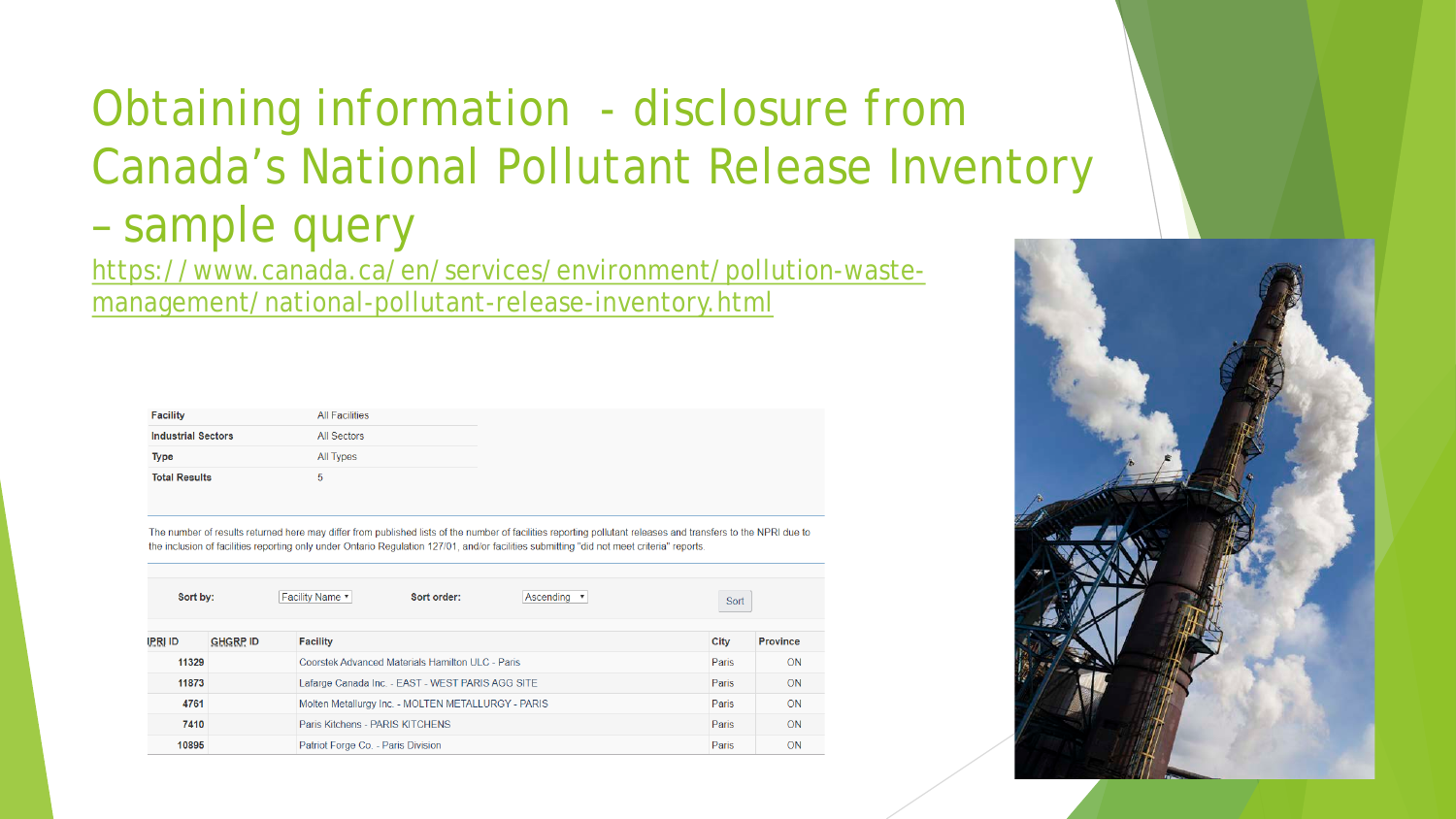#### NPRI plus StatsCan Pollution & Income Data allowed us to do mapping in southern Ontario

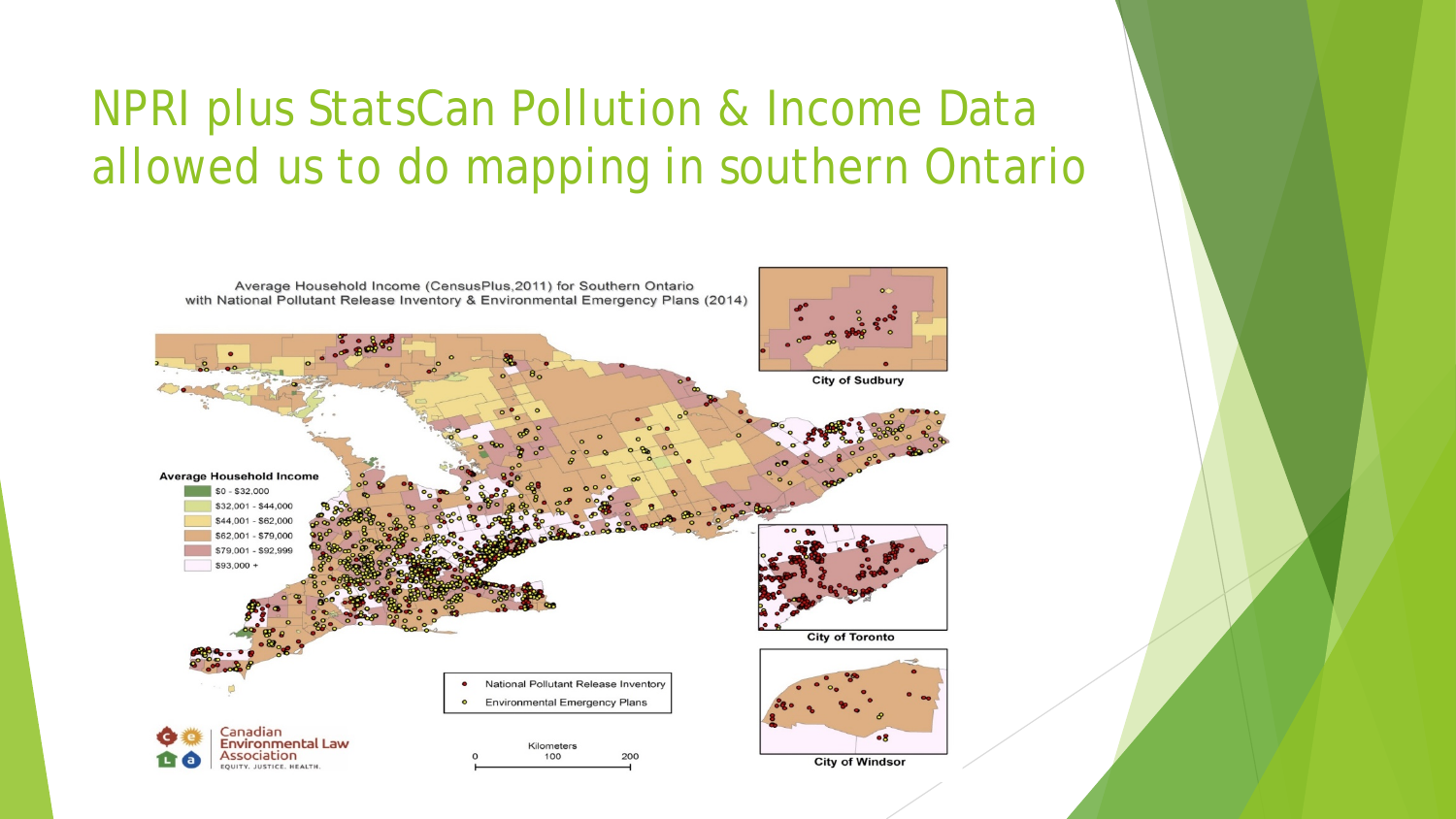GHG Reporting on national pollution inventory – sample query [https://www.canada.ca/en/environment](https://www.canada.ca/en/environment-climate-change/services/climate-change/greenhouse-gas-emissions.html)climate-change/services/climatechange/greenhouse-gas-emissions.html

|      |                                           | <b>Pollutant</b><br><b>Release</b> |                                                                                            |              |               |                 | Greenhouse Gas (tonnes CO <sub>2</sub> eq) |                 |     |                                  |   |             |              |
|------|-------------------------------------------|------------------------------------|--------------------------------------------------------------------------------------------|--------------|---------------|-----------------|--------------------------------------------|-----------------|-----|----------------------------------|---|-------------|--------------|
|      |                                           | <b>Inventory</b>                   |                                                                                            |              |               | <b>Province</b> |                                            |                 |     |                                  |   |             |              |
| Year | <b>GHGRP</b><br>$\underline{\mathsf{ID}}$ | <u>(NPRI)</u><br><i>identifier</i> | <b>Company &amp;</b><br>facility name                                                      | <b>NAICS</b> | City.         | territory       | CO <sub>2</sub>                            | CH <sub>4</sub> |     | $N_2O$ HFCs PFCs SF <sub>6</sub> |   |             | <b>Total</b> |
| 2016 | G10644                                    | 27020                              | <b>The</b><br><b>University of</b><br><b>Western</b><br>Ontario -<br>Main<br><b>Campus</b> | 611310       | London        | Ontario         | 49 220                                     | 24              | 274 | 0                                | 0 | 0           | 49 518       |
| 2016 | G10310                                    | 5790                               | <b>Corporation</b><br>of the City of                                                       |              | 562210 London | Ontario         | 830                                        | 75 776          | 8   | 0                                | 0 | $\mathbf 0$ | 76 614       |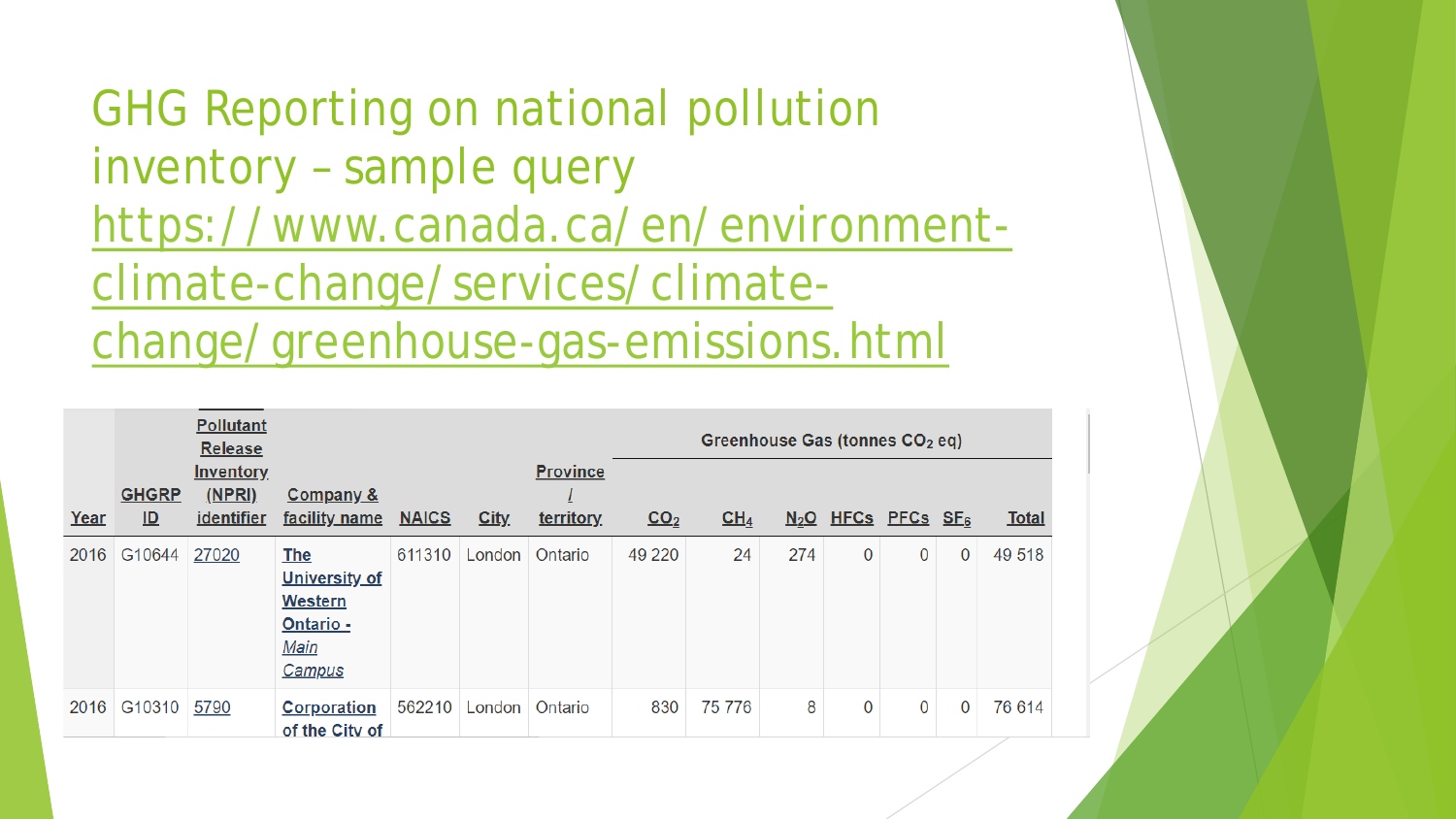#### How law could be improved to better protect vulnerable communities from adverse climate impacts

- Many opportunities to provide feedback to local, provincial, territorial, federal governments on climate laws
- Example recommendations from a recent CELA submission https://www.cela.ca/sites/cela.ca/files/1161- [CELALIENSubmissionsClimateChangeAdaptationProposal.pdf](https://www.cela.ca/sites/cela.ca/files/1161-CELALIENSubmissionsClimateChangeAdaptationProposal.pdf)
	- A risk assessment should identify low-income and vulnerable communities that will be disproportionately impacted by climate change and evaluate how much funding is required to address the needs of those communities
	- The province should conduct a Low-Income Barrier Study to identify the economic, social, psychological, technological and political factors that will affect the ability of low-income and vulnerable communities to adapt to climate change (based on California)
	- Climate change adaptation funds should address the impacts of climate pricing on low-income and vulnerable communities.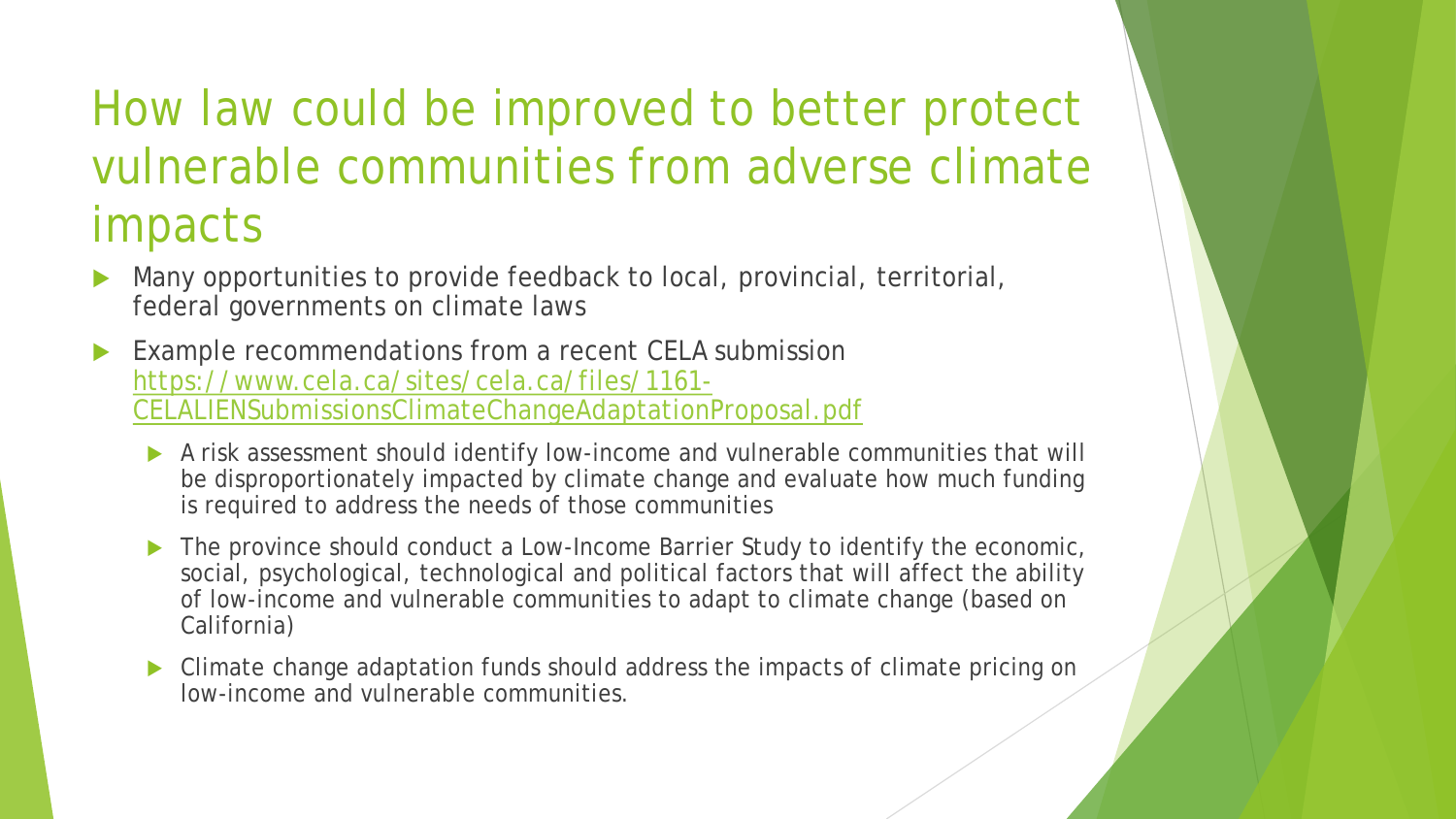#### CELA's Vulnerable Communities and Climate Protection at the Local Level Research Project

- ▶ CELA is engaged in researching what practices, policies and local laws are being utilized with an explicit equity lens as Ontario communities move ahead to implement climate action plans, developing a menu of options
- We are looking at Eastern Ontario, Southwest Ontario, GTHA-Niagara, Central-North, and Northern Ontario
- We are undertaking inter-jurisdictional scans as to examples and best practices that have worked elsewhere
- ▶ We are reaching out to those engaged on the ground and in their communities and to professional and academic partners to include existing efforts in the scan
- We are updating our bibliography on climate and vulnerable communities **literature**
- We hope to have results from this work throughout 2020 and 2021 and will be disseminating it in a variety of ways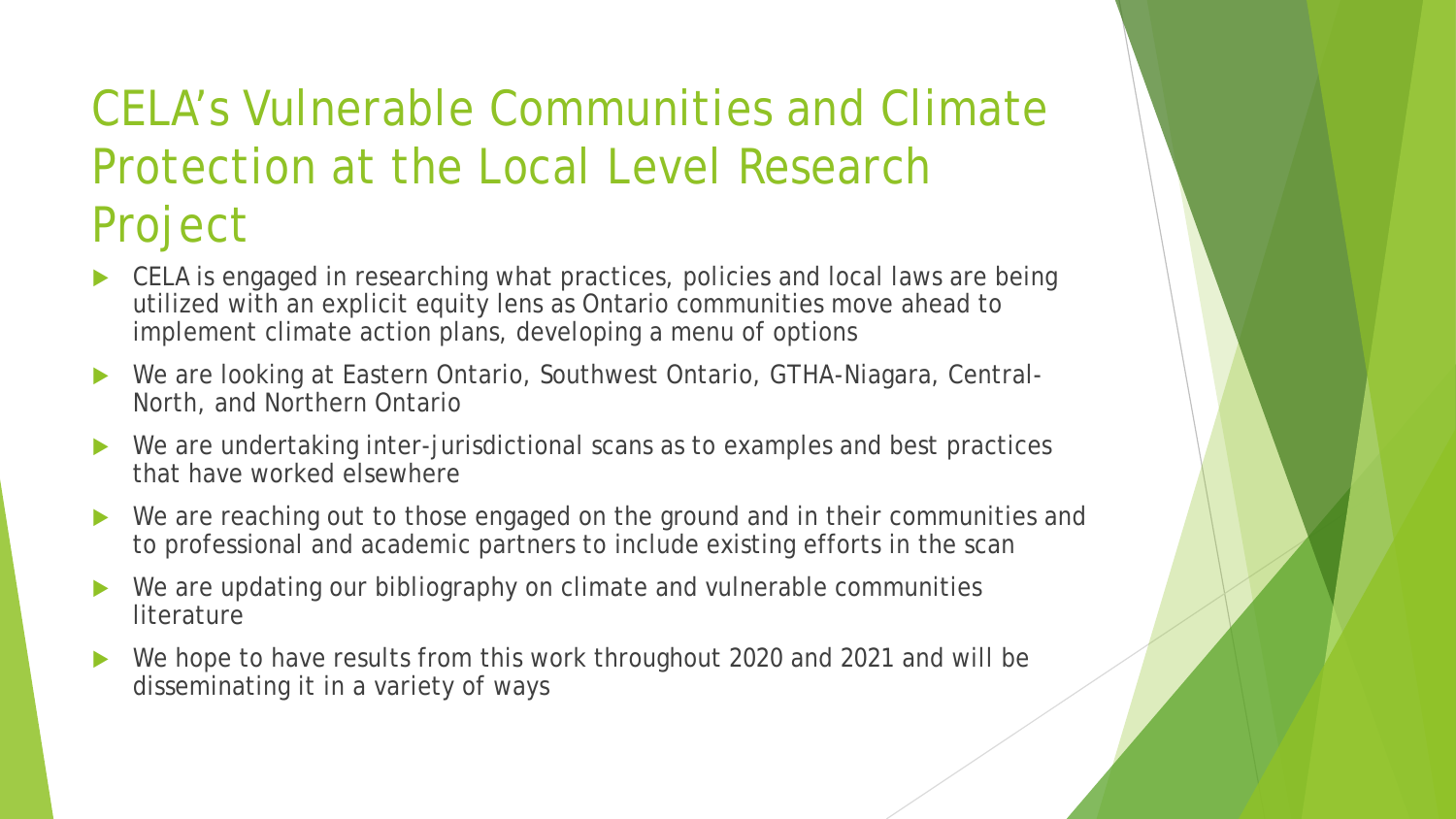#### **Conclusions**

- ▶ Our clients are often the most impacted but least responsible for climate impacts and sometimes the additional impacts are even from the mitigation laws themselves if they are not set up to avoid this.
- There are a surprising number of diverse climate laws across Canadian jurisdictions, many falling into the categories of pricing or market mechanisms, especially for industrial emitters, as well as emissions regulations, establishment of funds for research and innovation, infrastructure and planning requirements.
- There are fewer climate laws that are aimed specifically at protecting vulnerable communities. However, law is both normative and enabling, and some of the laws that might prove useful include those that provide space for the impacts on vulnerable communities to be assessed and response measures developed, such as public health standards.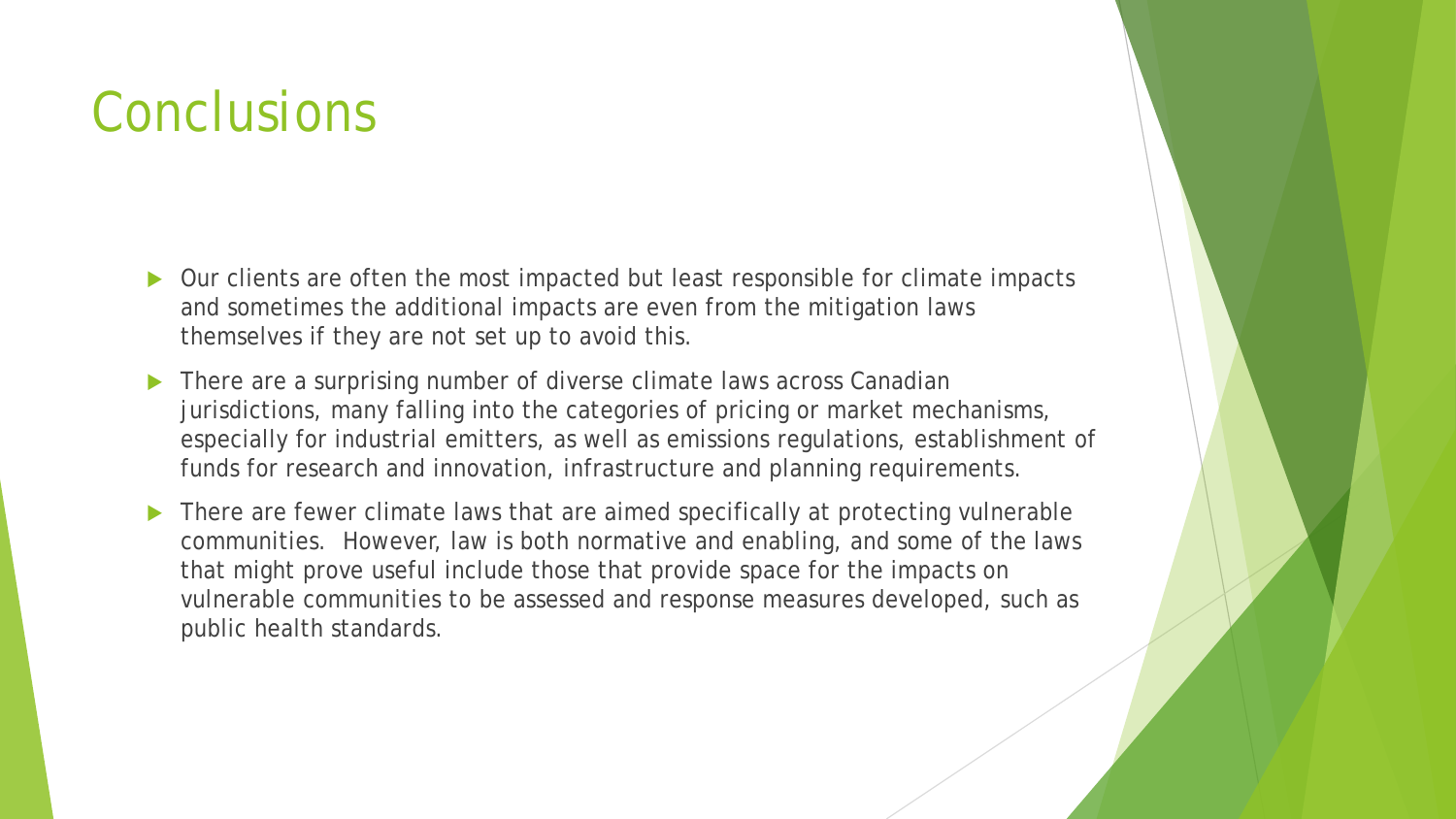# Conclusions (2)

- ▶ The phrase "think global act local" is a very useful truism while we seek strong international commitments by our national leaders, a great deal of the real activity needs to be – and is – at more local levels.
- For example, many municipalities are passing resolutions declaring a "climate emergency" which follows a great deal of work in that community developing a concrete, location-specific action plan of local measures to go with that declaration and back it up. Toolkits are available at <https://climateemergencydeclaration.org/>
- Utilizing the existing tools is very effective and important such as the national pollutant inventory, the federal right to submit a petition under to the Commissioner of Environment and Sustainable Development, and in Ontario, the Environmental Bill of Rights registry, including the right to request a formal review of existing law or policy.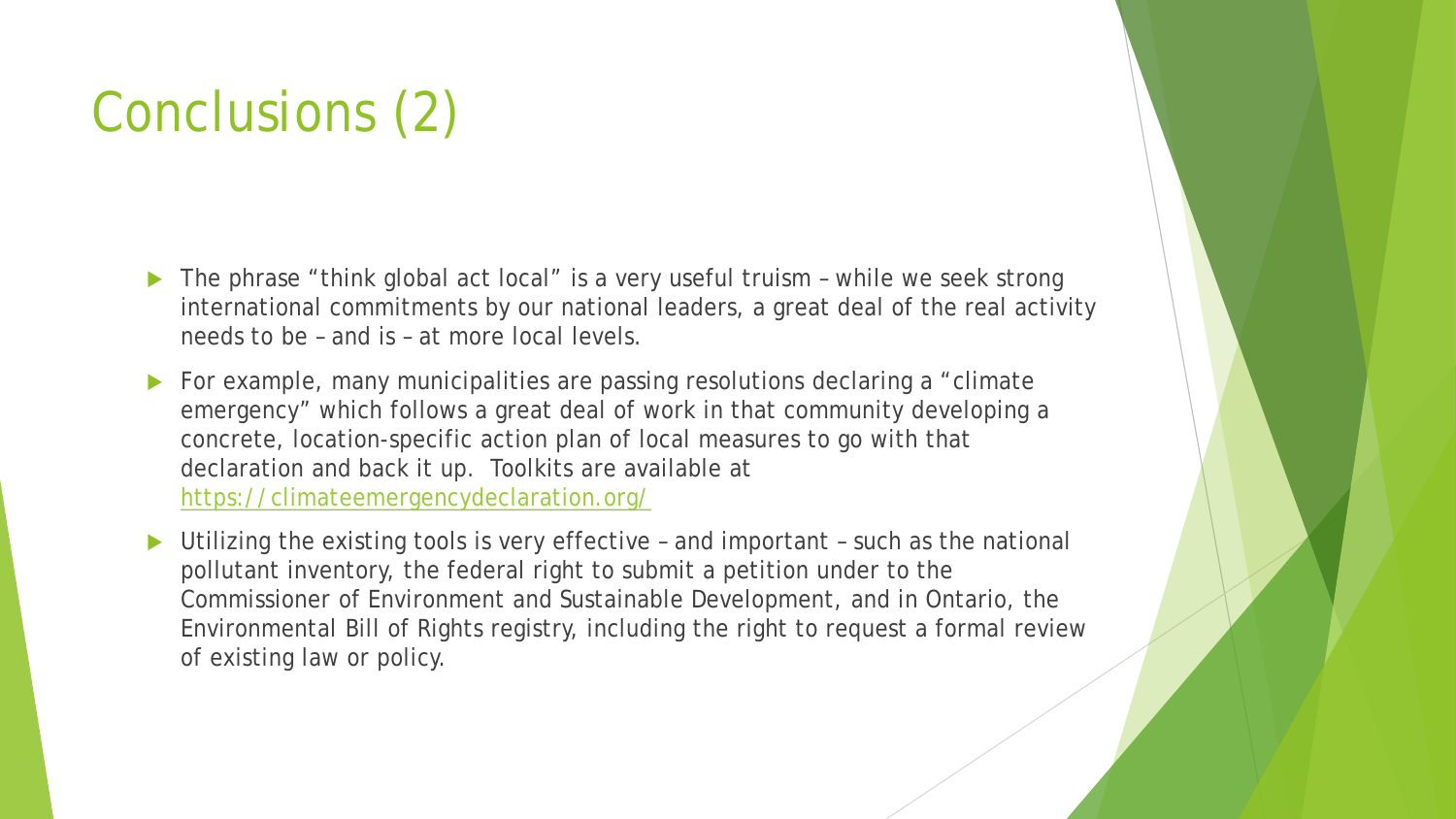# Conclusions (3)

- Many of us argue for a national law providing for a substantive right to a healthy environment.
- The recommendations of a recent federal standing committee for amendments to the Canadian Environmental Protection Act to add recognition of a right to a healthy environment to the duties of Canada in administering that Act would be a terrific improvement to that law. You can see the full standing committee report and all of its recommendations at

[https://www.ourcommons.ca/Content/Committee/421/ENVI/Reports/RP9037962/](https://www.ourcommons.ca/Content/Committee/421/ENVI/Reports/RP9037962/envirp08/envirp08-e.pdf) envirp08/envirp08-e.pdf

 Efforts to implement climate action should include consideration of transparency, engagement with local communities, bona fide efforts to reduce impacts of emissions and climate impacts on vulnerable communities, and support for better policies, practices and local laws that better protect those most impacted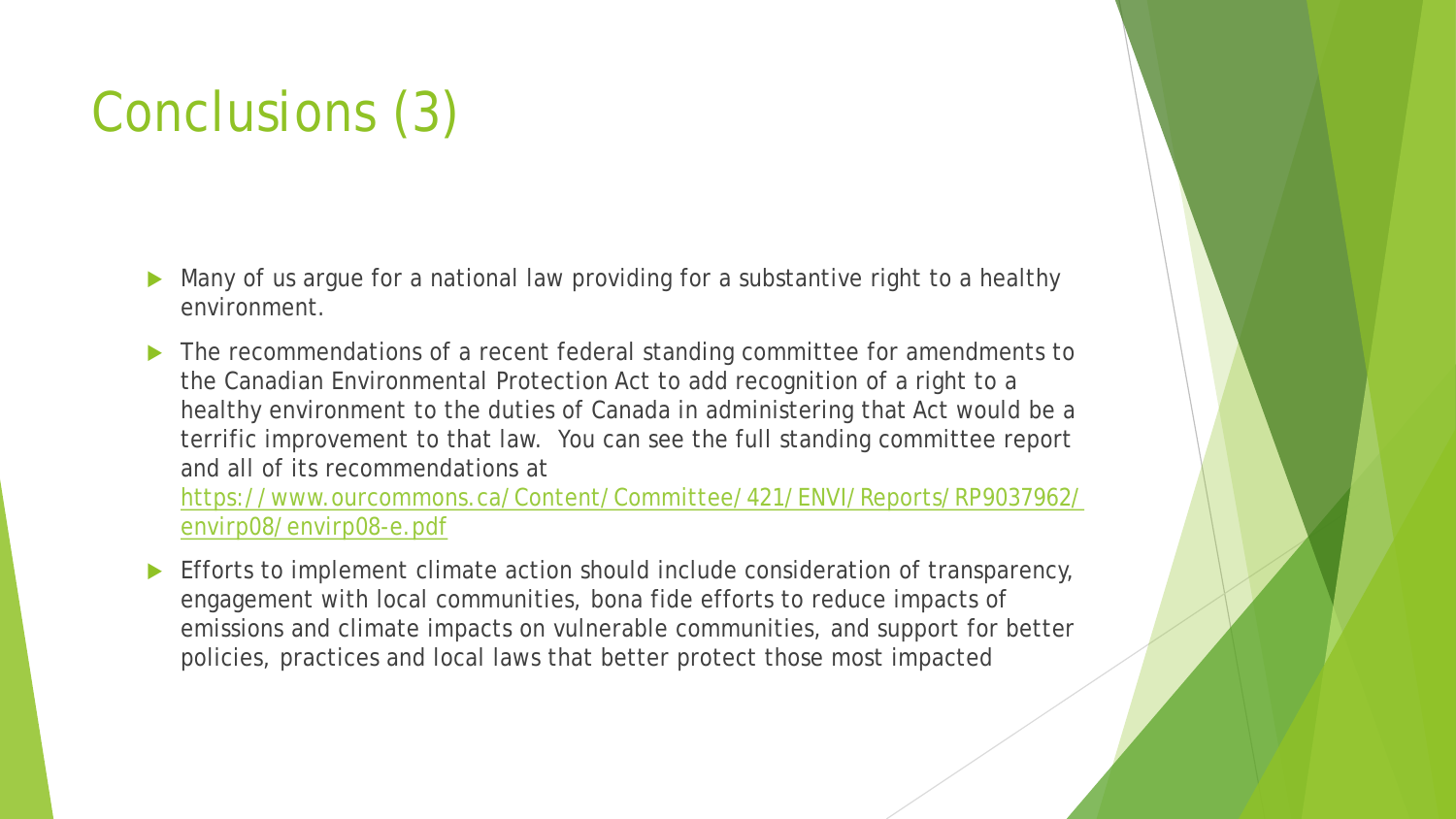#### Information on our Websites [WWW.CELA.CA](http://www.cela.ca/) & www.celafoundation.ca



#### **Friends of the Attawapiskat River** comments on Ring of Fire

January 28, 2020

Comments on behalf of the Friends of Attawapiskat River regarding Webequie Supply Road Project and Marten Falls Access Road, draft Tailored Impact Statement Guidelines and draft Indigenous Engagement Plan.



**Environmental Law 2020: Looking Down the Road** 

January 13, 2020

CELA Counsel Rick Lindgren looks ahead to environmental law matters that litigators and legislators can expect in 2020.



#### **Water Wells Remain at Risk in Ontario**

January 8, 2020

By: Theresa McClenaghan, CELA Counsel and Executive Director and Richard Lindgren, CELA Counsel The December 2019 annual report by the Auditor General of Ontario has focused public and political attention on the need for effective provincial action to reduce greenhouse...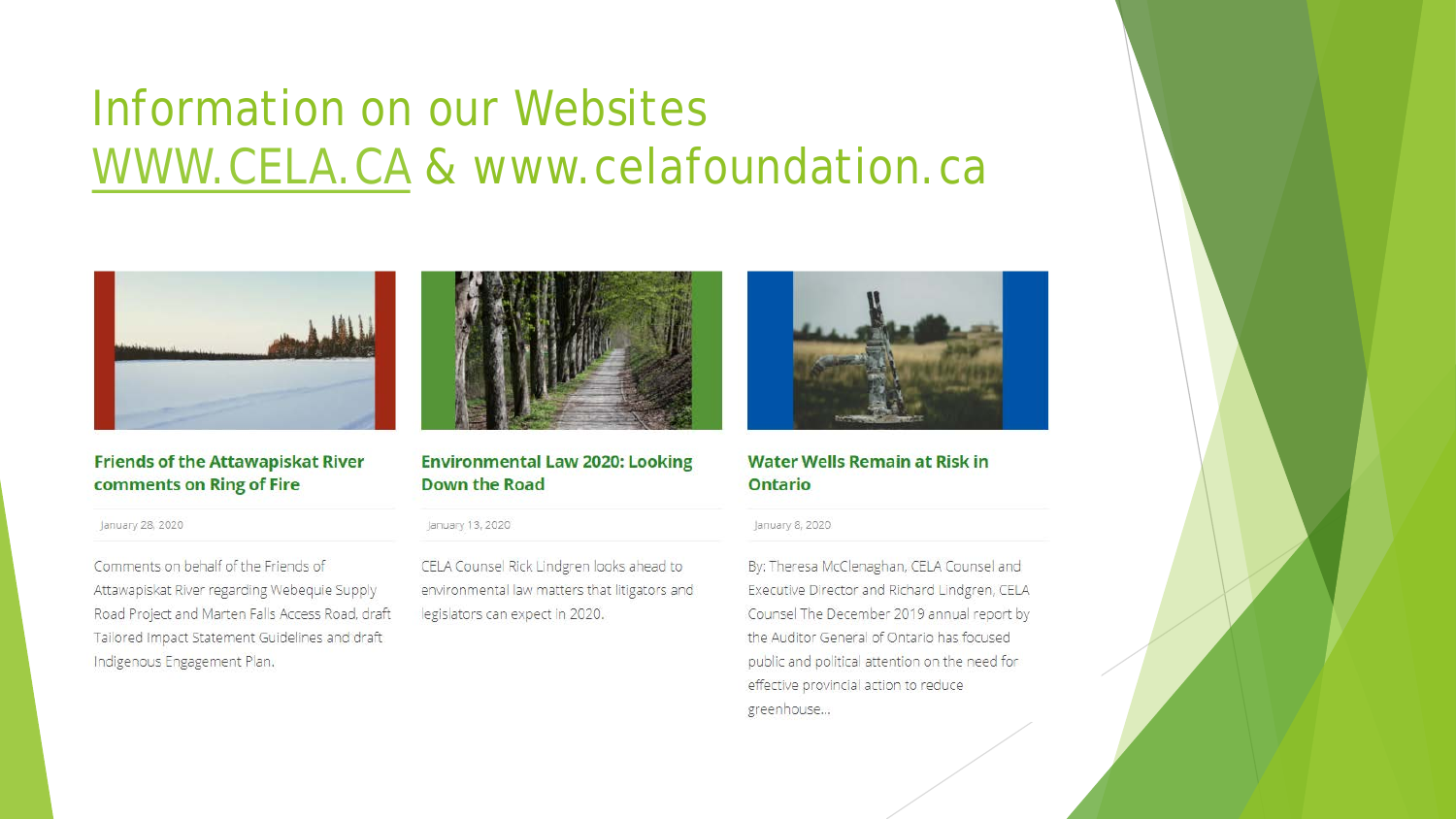

Our Legal Services How can we help?

**Public Legal Education** Learn about the law

Advancing Environmental Law Action on environmental justice

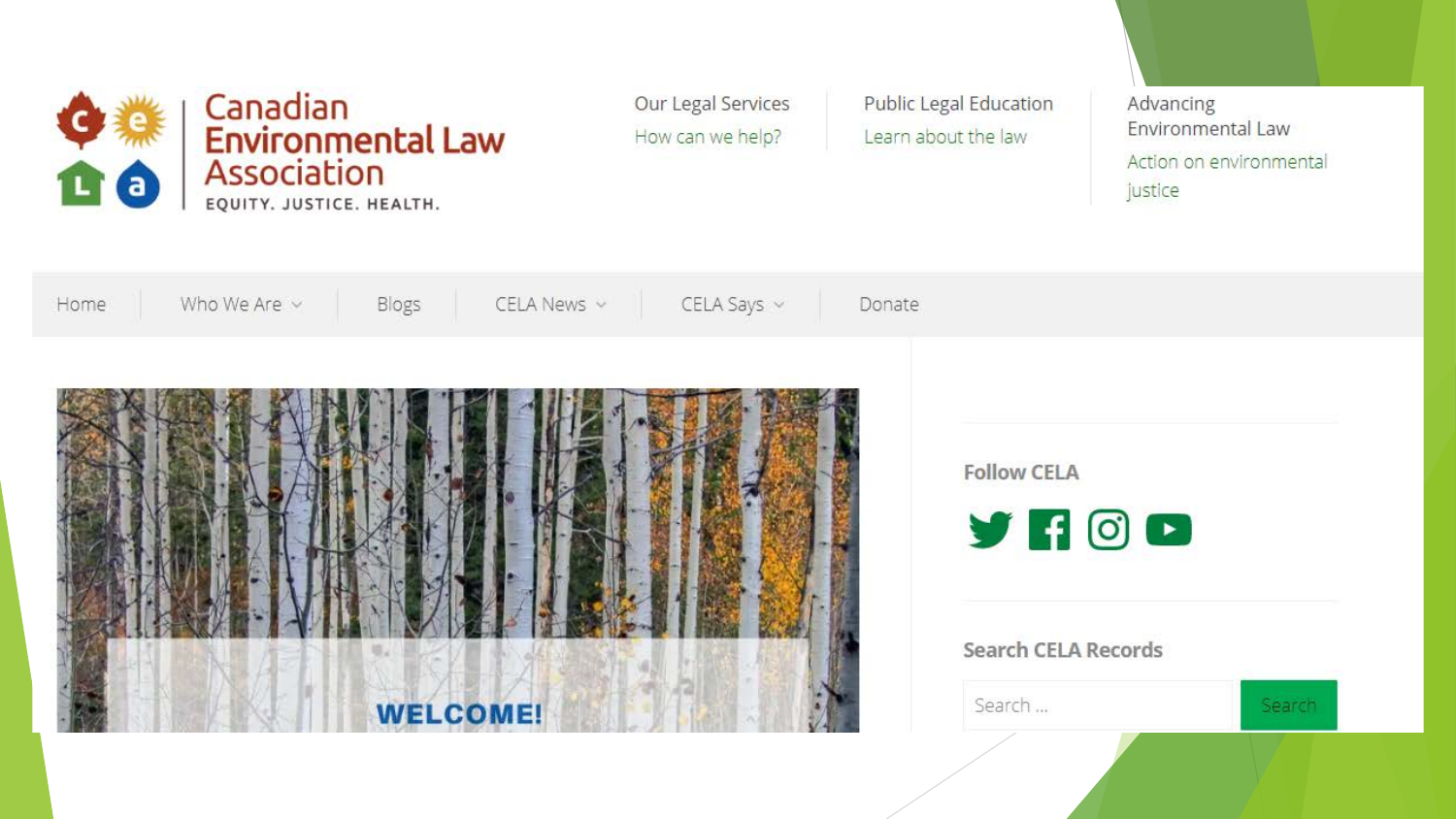

Reflecting and Cataloguing the Environmental History of Canada

**HOME THE LIBRARY SEARCH OUR CATALOGUE ENVIRONMENTAL HISTORY PROGRAM** 

#### **Who We Are**

The Canadian Environmental Law Foundation hosts and maintains several projects that support